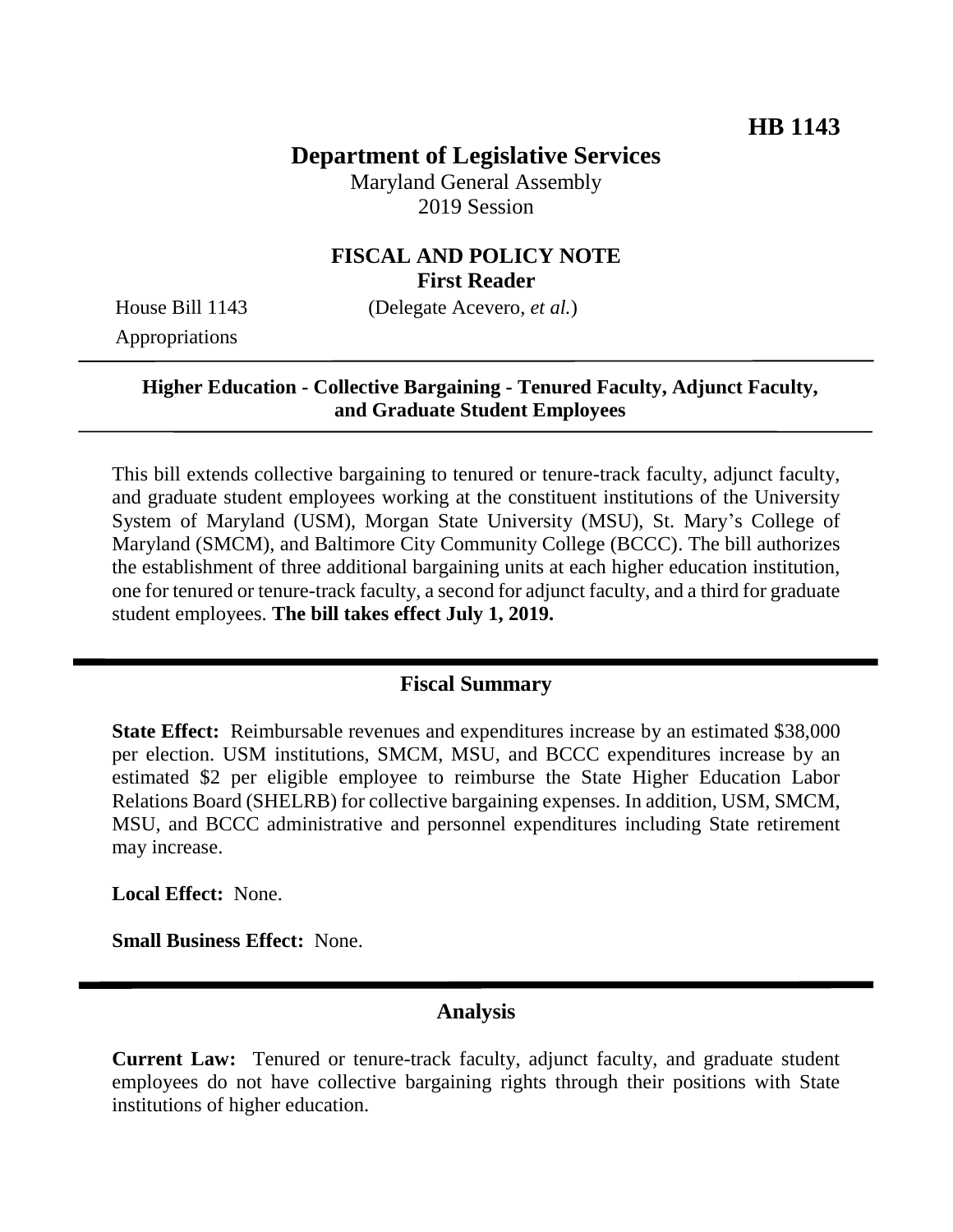SHELRB is responsible for enforcing collective bargaining laws with respect to employees of USM institutions, SMCM, MSU, and BCCC.

SHELRB may investigate and take appropriate action in response to complaints of unfair labor practices and lockouts. Among the nine unfair labor practices included in statute is refusing to bargain in good faith. The State and its officers, employees, agents, or representatives are prohibited from engaging in unfair labor practices.

**Background:** Chapter 341 of 2001 extended collective bargaining rights to many categories of higher education personnel at public four-year institutions of higher education and BCCC but excluded all faculty and students from the benefit. In addition, contingent, contractual, temporary, or emergency employees are specifically excluded from collective bargaining. Also excluded are student employees including a teaching assistant or a comparable position, fellow, or postdoctoral intern.

The law also established SHELRB to oversee collective bargaining between institutions and the higher education bargaining units and to hear disputes between them.

Since enactment in 2001, most of the bargaining units for State higher education employees have elected an exclusive representative. In 2015, there were 39 bargaining units from 15 public higher education institutions certified as "eligible for exclusive representative election" by SHELRB. In order to be certified, an employee organization must submit a petition showing that at least 30% of the eligible employees in a bargaining unit wish to be represented by the petitioning organization. Other employee organizations may participate in the election if they prove that 10% of the eligible employees in the bargaining unit wish to be represented by them. Once SHELRB certifies a petition, an election by secret ballot must be held within 90 days.

The administration of SHELRB was consolidated with the State Labor Relations Board in 2006, and the proposed fiscal 2020 State budget includes \$434,517 and three full-time regular positions for the administration of the boards, including the Public School Labor Relations Board. Of that, \$94,770 is reimbursable funds from institutions of higher education, and the remainder is State general funds.

According to the National Center for the Study of Collective Bargaining in Higher Education and the Professions' directory published in 2012, the most recent available data, in the United States, approximately 370,000 faculty members at 519 institutions of higher education were represented by a union. About half (48%) of the covered faculty were in two states, California and New York. Nearly all of them (93%) were employed at a public institution, and slightly more than half worked on a full-time basis. Nationally, just over half were employed by two-year institutions. Finally, thousands more faculty participate in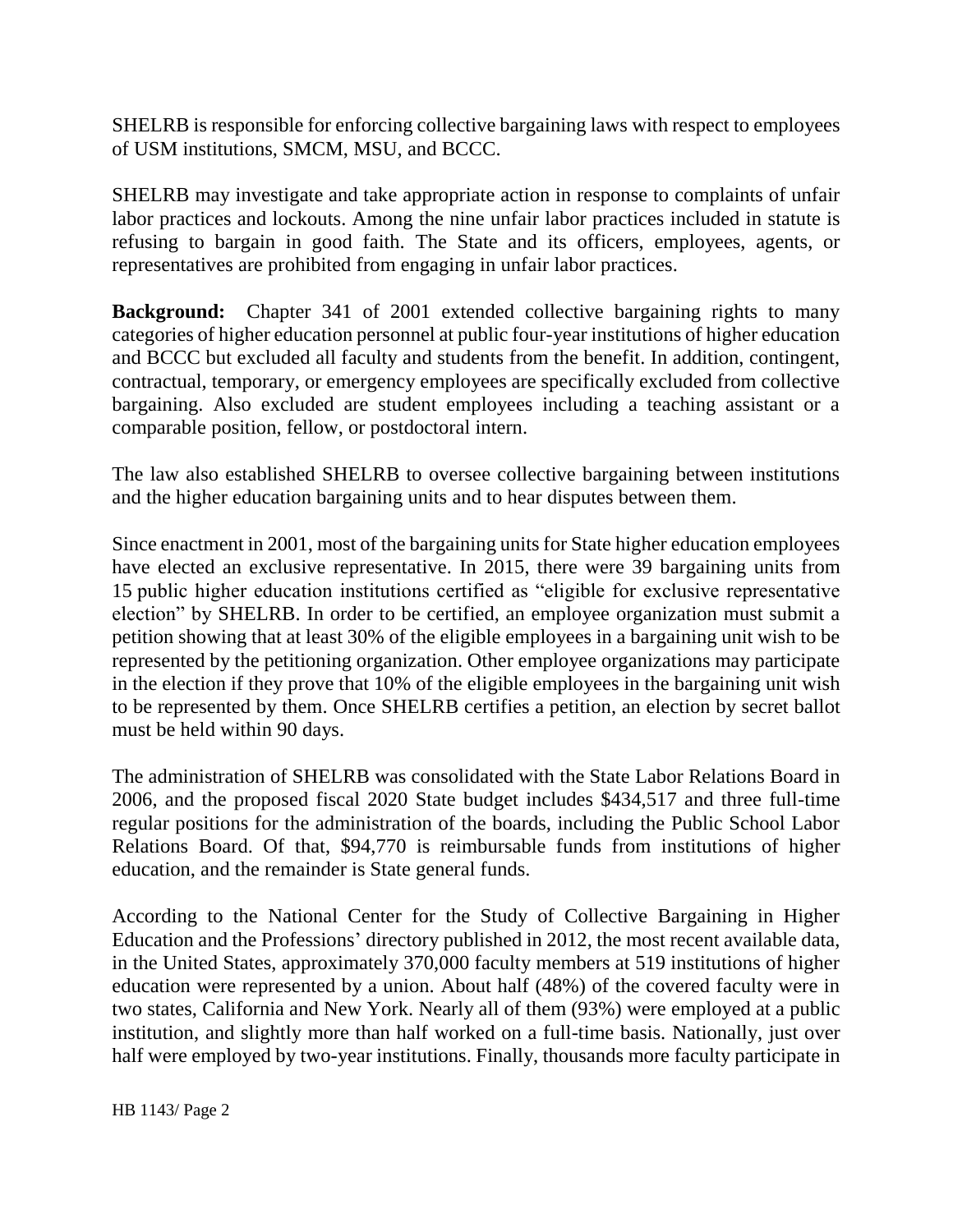nonbargaining units and roughly 60,000 (graduate student employees) are covered by contracts.

*Inside Higher Ed* reported in 2016 that, due to collective bargaining, adjunct faculty at Northeastern University, a four-year institution, negotiated a new contract with salary increases of 12% over three years. A 2011 study published in the *Journal of Labor Research* found that the collective bargaining rights for faculty at two-year institutions of higher education increased basic salary by 2.8% and total salary by 3.0%

### **State Expenditures:**

### *State Higher Education Labor Relations Board*

SHELRB reimbursable revenues and expenditures increase by an estimated \$37,996 per election. SHELRB advises that postage for election ballots and election supplies are required. These costs are approximately \$2 per eligible graduate assistant. This estimate assumes that there are approximately 18,998 eligible workers, as shown in **Exhibit 1**.

Current law excludes an employee whose regular place of employment is outside the State of Maryland from collective bargaining under Chapter 341; this bill does not change this exclusion. Therefore, some employees, including those employed by the University of Maryland University College, may continue to be excluded from collectively bargaining under the bill.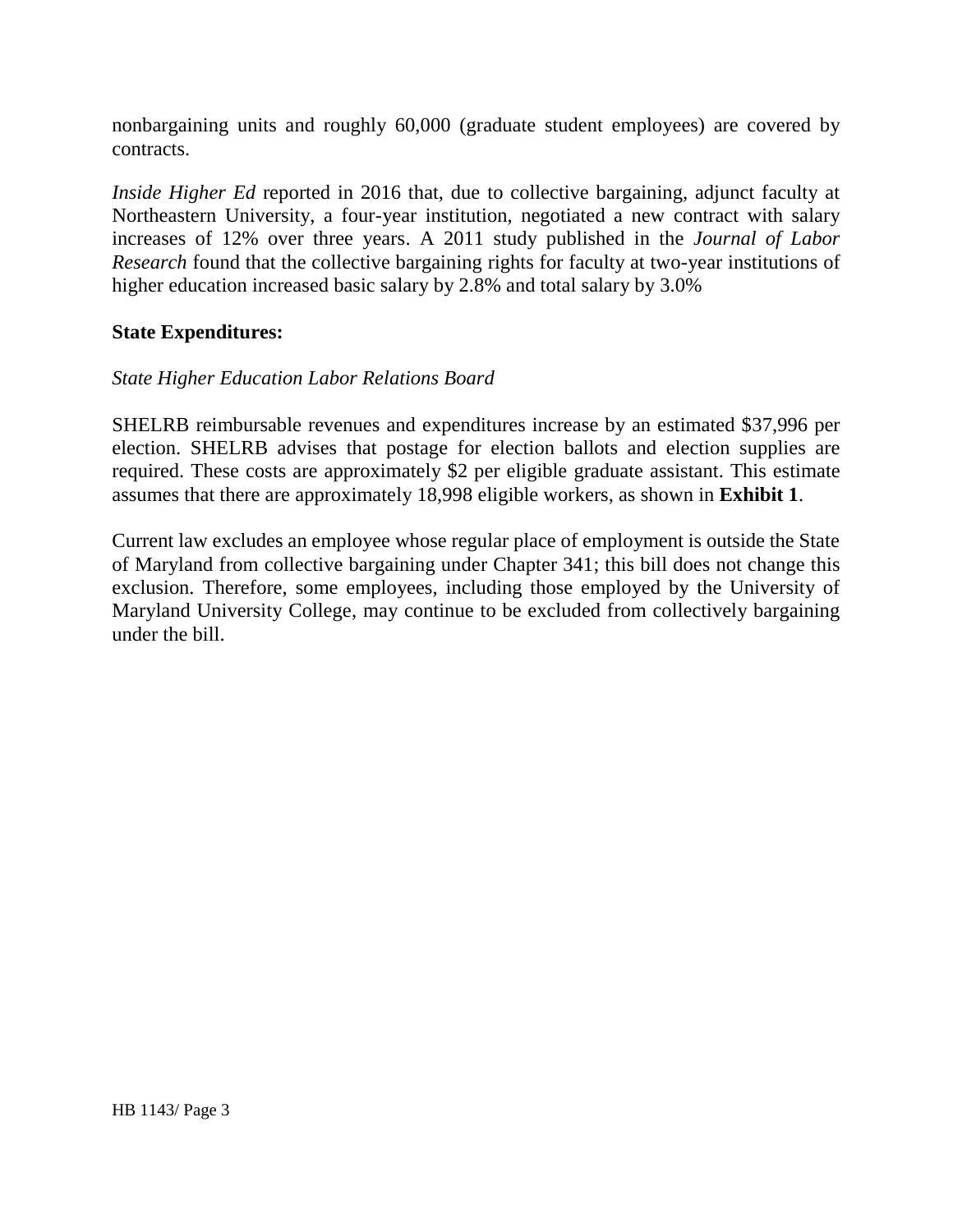| Institutions                                | <b>Graduate</b><br><b>Assistants</b> | <b>Full-time</b><br><b>Faculty</b> | <b>Part-time</b><br><b>Faculty</b> | <b>Total</b> |
|---------------------------------------------|--------------------------------------|------------------------------------|------------------------------------|--------------|
| University System of Maryland Institutions  |                                      |                                    |                                    |              |
| University of Maryland, College Park Campus | 4,109                                | 1,803                              | 772                                | 6,684        |
| University of Maryland, Baltimore Campus    | 428                                  | 411                                | 686                                | 1,525        |
| <b>Bowie State University</b>               | $\theta$                             | 219                                | 222                                | 441          |
| <b>Towson University</b>                    | 261                                  | 902                                | 758                                | 1,921        |
| University of Maryland Eastern Shore        | 91                                   | 219                                | 107                                | 417          |
| <b>Frostburg State University</b>           | 87                                   | 259                                | 128                                | 474          |
| Coppin State University                     | 1                                    | 132                                | 135                                | 268          |
| University of Baltimore                     | 41                                   | 195                                | 223                                | 459          |
| <b>Salisbury University</b>                 | 104                                  | 410                                | 226                                | 740          |
| University of Maryland University College   | 6                                    | 200                                | 3,237                              | 3,443        |
| University of Maryland Baltimore County     | 613                                  | 538                                | 278                                | 1,429        |
| <b>Other Public Four-year Institutions</b>  |                                      |                                    |                                    |              |
| Morgan State University                     | 79                                   | 461                                | 237                                | 777          |
| St. Mary's College of Maryland              | $\theta$                             | 146                                | 44                                 | 190          |
| <b>Baltimore City Community College</b>     | $\overline{0}$                       | 103                                | 127                                | 230          |
|                                             |                                      |                                    |                                    |              |

#### **Exhibit 1 Number of Graduate Assistants and Faculty per Institution**

Note: According to the reporting standards for this data, graduate assistants are considered part-time employees and should be classified in the occupational category in which the majority of their work is performed. The Integrated Postsecondary Education Data System only collects information for graduate assistants working in a subset of the occupational categories. Those primarily performing duties in other categories should be excluded. Some individuals who would qualify under the bill may not be captured in this dataset.

**Total 5,820 5,998 7,180 18,998** 

Source: Fall 2017 Graduate Assistants, Integrated Postsecondary Education Data System; Fall 2016 Faculty, Maryland Higher Education Commission; Department of Legislative Services

#### *Higher Education Institutions*

Higher education expenditures increase for USM institutions, MSU, SMCM, and BCCC to reimburse SHELRB for expenses related to collective bargaining. For the purposes of this estimate, it is assumed that USM institutions, MSU, SMCM, and BCCC expenditures increase by an estimated \$2 per eligible employee; however, actual costs depend on